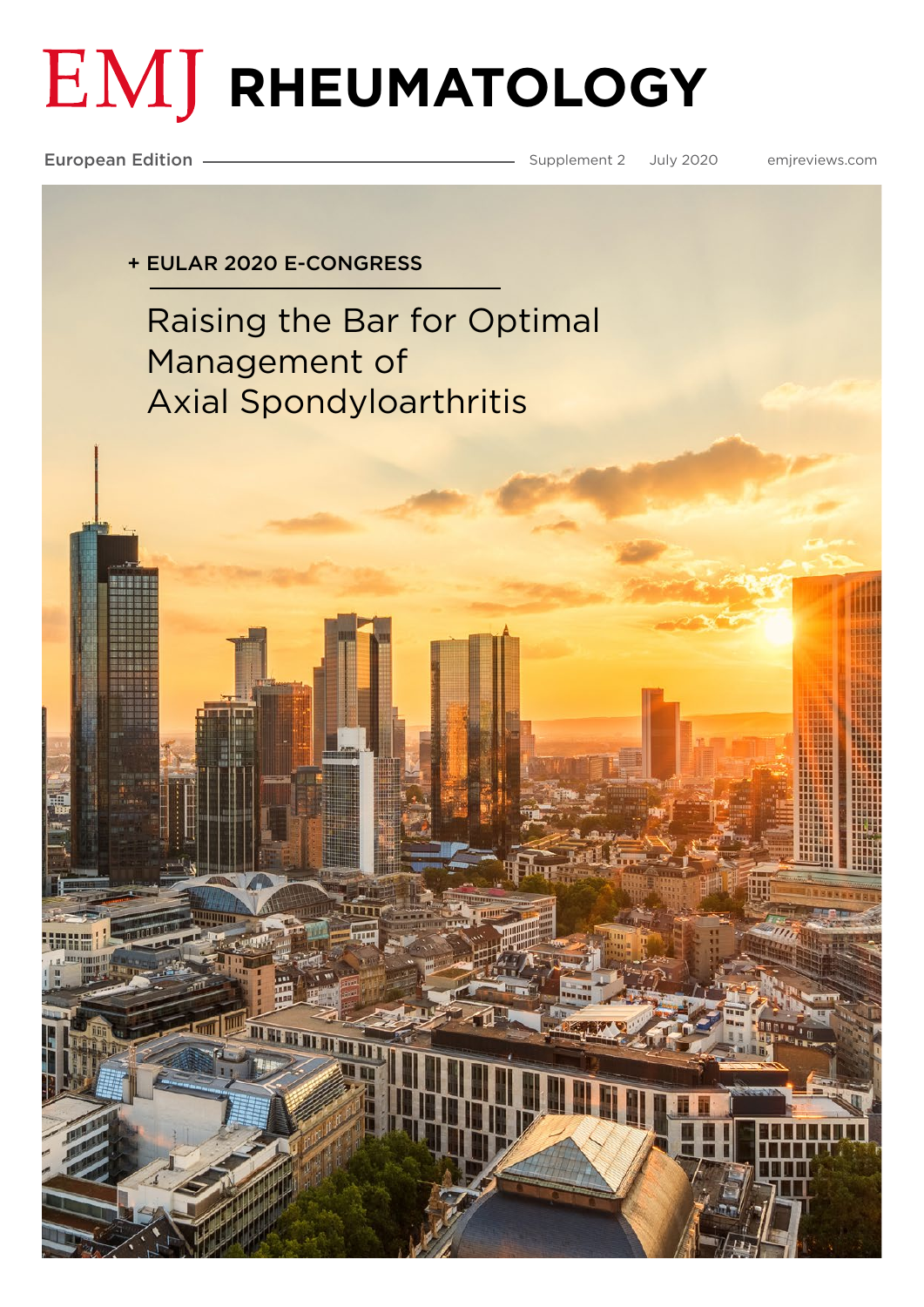# <span id="page-1-0"></span>Raising the Bar for Optimal Management of Axial Spondyloarthritis

This symposium took place on 4<sup>th</sup> June 2020, as part of the European League Against Rheumatism (EULAR) 2020 E-CONGRESS

| <b>Chairperson:</b> | Robert Landewé <sup>1,2</sup>                                                                                                                                                                                                                                                                                                                                                                                                                                                                                                                                                                                                                                                                                                                                                                                                                                                                                                                                                                                                                   |
|---------------------|-------------------------------------------------------------------------------------------------------------------------------------------------------------------------------------------------------------------------------------------------------------------------------------------------------------------------------------------------------------------------------------------------------------------------------------------------------------------------------------------------------------------------------------------------------------------------------------------------------------------------------------------------------------------------------------------------------------------------------------------------------------------------------------------------------------------------------------------------------------------------------------------------------------------------------------------------------------------------------------------------------------------------------------------------|
| <b>Speakers:</b>    | Fabian Proft, <sup>3</sup> Anna Moltó, <sup>4</sup> Martin Rudwaleit <sup>5</sup>                                                                                                                                                                                                                                                                                                                                                                                                                                                                                                                                                                                                                                                                                                                                                                                                                                                                                                                                                               |
|                     | 1. Academic Medical Centre, Amsterdam, the Netherlands<br>2. Zuyderland Medical Centre, Heerlen, the Netherlands<br>3. Charité - Universitätsmedizin Berlin, Berlin, Germany<br>4. Hôpital Cochin, Paris, France<br>5. Department of Internal Medicine and Rheumatology, Klinikum Bielefeld, Bielefeld,<br>Germany                                                                                                                                                                                                                                                                                                                                                                                                                                                                                                                                                                                                                                                                                                                              |
| Disclosure:         | Prof Landewé has received consulting fees, research or institutional support, and<br>educational grants from AbbVie, Bristol-Myers Squibb, Celgene, Galapagos, Gilead,<br>Eli Lilly, Janssen, Merck, Novartis, Pfizer, and UCB; owns Rheumatology Consultancy<br>BV; and is a Past-President of Assessment of SpondyloArthritis international Society<br>(ASAS). Dr Proft has received consulting fees, research or institutional support,<br>and educational grants from AbbVie, Amgen, Bristol-Myers Squibb, Merck Sharp<br>& Dohme, Novartis, Pfizer, Roche, and UCB. Dr Moltó has received consulting fees,<br>research or institutional support, and educational grants from AbbVie, Bristol-Myers<br>Squibb, Merck, Pfizer, and UCB. Prof Rudwaleit has received consulting fees, research<br>or institutional support, and educational grants from AbbVie, Bristol-Myers Squibb,<br>Celgene, Chugai Pharmaceutical Co., Ltd, Eli Lilly and Company, F. Hoffmann-La<br>Roche AG, Janssen, Merck Sharp & Dohme, Novartis, Pfizer, and UCB. |
| Acknowledgements:   | Medical writing assistance was provided by Jennifer Taylor, London, UK.                                                                                                                                                                                                                                                                                                                                                                                                                                                                                                                                                                                                                                                                                                                                                                                                                                                                                                                                                                         |
| Support:            | This nonpromotional meeting was organised by UCB.                                                                                                                                                                                                                                                                                                                                                                                                                                                                                                                                                                                                                                                                                                                                                                                                                                                                                                                                                                                               |
| <b>Citation:</b>    | EMJ Rheumatol. 2020;7[Suppl 2]:2-10.                                                                                                                                                                                                                                                                                                                                                                                                                                                                                                                                                                                                                                                                                                                                                                                                                                                                                                                                                                                                            |
| Corrigendum:        | This article was first published on 28 <sup>th</sup> July 2020. Since then a correction has been<br>made to the article. The corrigendum can be seen here.                                                                                                                                                                                                                                                                                                                                                                                                                                                                                                                                                                                                                                                                                                                                                                                                                                                                                      |

#### Meeting Summary

This symposium took place during the European League Against Rheumatism (EULAR) 2020 E-CONGRESS. Focussing on the optimal management of axial spondyloarthritis (axSpA), the faculty discussed sex-specific challenges and approaches in the management of axSpA, evolution in the concept of the disease, and evolving treatment targets and strategies. Dr Proft presented a case illustrating how a patient-based online referral tool can reduce the unacceptably long diagnostic delays for female patients.

In discussing sex-specific challenges, Dr Moltó reviewed how the diagnosis of axSpA can be more difficult in females, partly as a result of misleading symptoms suggestive of other conditions such as fibromyalgia, leading to diagnostic delays. Monitoring disease activity in females is also a challenge. These are relevant issues because females now comprise almost one-half of patients with axSpA and their burden of disease is at least comparable to that of males. Prof Rudwaleit outlined the modern concept of axSpA, which includes radiographic axSpA (r-axSpA) and nonradiographic axSpA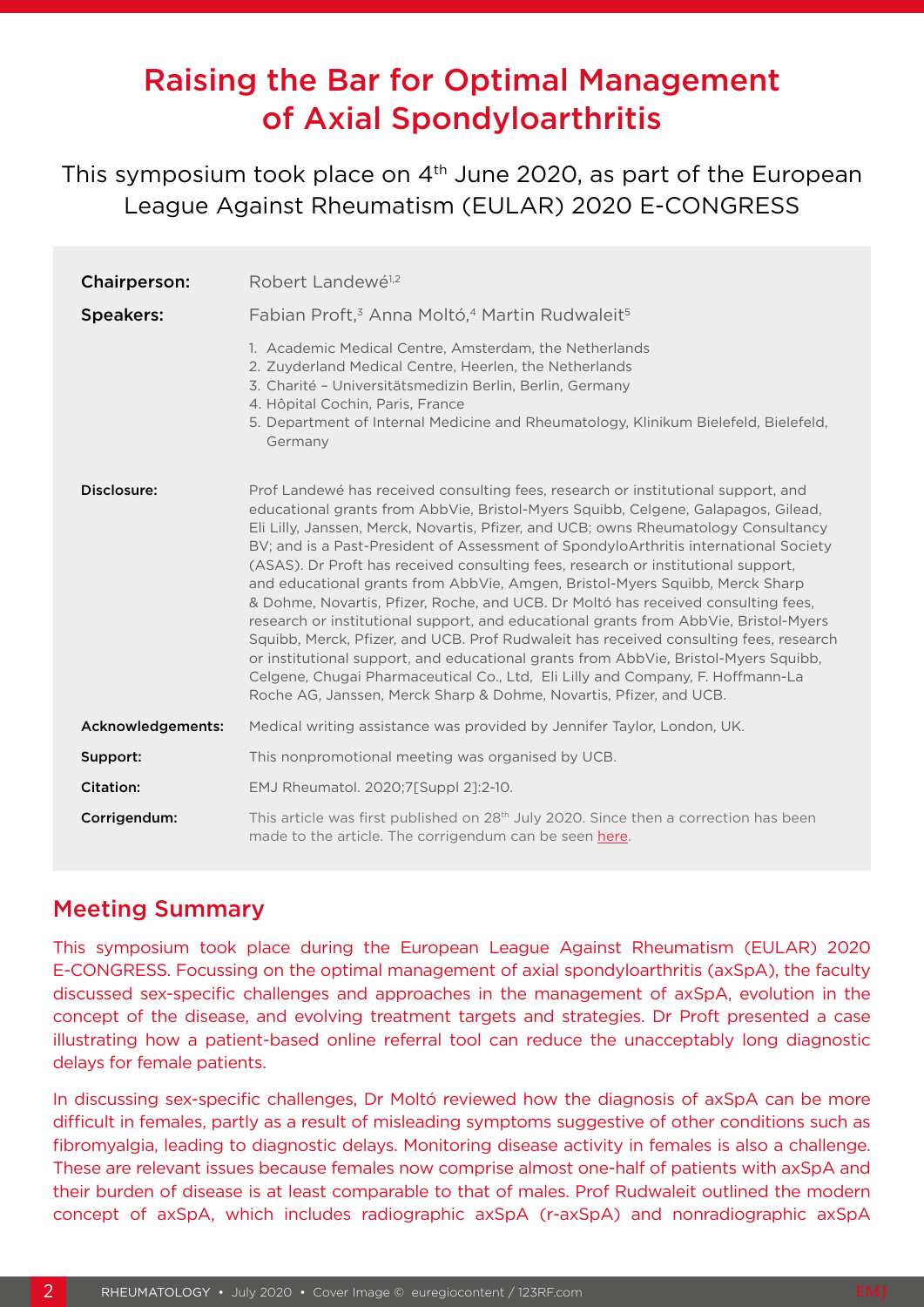(nr-axSpA), both of which have a similar burden of disease. Imaging, in particular MRI, is of great importance for diagnosis of nr-axSpA, and sacroiliitis on MRI determines progression. Nr-axSpA is not a self-limiting disease. Treatment options are growing and include treatment of extra-articular manifestations (EAM) such as acute anterior uveitis. Prof Landewé discussed evolving treatment targets and strategies for patients with axSpA, including the option to reduce the dose after remission is achieved.

## This Catches the Eye – A Case Study

#### Doctor Fabian Proft

Dr Proft opened the symposium with the case of a 33-year-old female patient referred via the online self-referral tool 'Bechterew Check', an algorithm that calculates the probability of axSpA based on 15 questions.

The patient answered "yes" to both stem questions: chronic back pain lasting longer than 3 months and back pain starting before the age of 45 years. She also answered "yes" to four out of five inflammatory back pain characteristics: insidious onset, morning stiffness longer than 30 minutes, improvement with exercise and not with rest, and nightly awakening especially in the second half of the night.

The only question the patient did not answer with a "yes" to was alternating buttock pain. Out of eight questions on SpA parameters, the patient answered "yes" to only one question: "I suffer, or have suffered, from uveitis." Taken together, she had both stem parameters, four out of five inflammatory back pain characteristics, plus the additional SpA characteristic of uveitis in the past. Therefore, the patient received a referral recommendation to a rheumatologist from the online self-referral tool.

#### First Appointment

At the first appointment, the patient reported 6 years of intermittent but chronic lower back pain. Despite multiple orthopaedic surgeon and primary care consultations, she had never been referred to a rheumatologist. Previously, a C-reactive-protein (CRP) test was negative and Bechterew's disease was excluded. An X-ray at this time had shown some irregularities of the joint space on the left sacroiliac joint (SIJ). In February 2018, the patient had the first

episode of an acute anterior uveitis of the right eye. Steroid eyedrops were prescribed by her ophthalmologist who also recommended a rheumatological check-up.

The symptoms of chronic back pain had worsened in the previous 8 weeks, and the patient had a pain score of 5–6/10 on a visual analogue scale (VAS). Ibuprofen was ineffective and caused gastrointestinal side effects. A quick CRP test, which gives a result in 2 minutes, showed an elevated level of 11.2 mg/L. Further diagnostics were ordered including CRP, erythrocyte sedimentation rate, human leukocyte antigen B27 (HLA-B27) genetic status, and MRI of the SIJ including short-TI inversion recovery sequences, and a T1 sequence. The patient was prescribed etoricoxibe 90 mg/day plus physiotherapy and a follow-up appointment was scheduled to take place after the MRI.

#### First Follow-Up

At the first follow-up, the patient still complained of intense lower back pain, with a VAS pain score of 6/10. Etoricoxibe was well tolerated but ineffective and physiotherapy had only just started. The diagnostics showed an elevated quick CRP value of 10.8 mg/L and positive HLA-B27 status. The MRI revealed active sacroiliitis of the SIJ with chronic changes on both sides, compatible with axSpA. The patient had a high Bath Ankylosing Spondylitis Disease Activity Index (BASDAI) and an Ankylosing Spondylitis Disease Activity Score (ASDAS) score of 3.4, categorised as high disease activity.<sup>1</sup>

A diagnosis of axSpA with high disease activity and failure to respond to nonsteroidal antiinflammatory drugs (NSAID) indicated failure of Phase I treatment in the Assessment of SpondyloArthritis International Society (ASAS)– EULAR recommendations for management of axSpA;2 Phase II recommends initiating a biological disease-modifying antirheumatic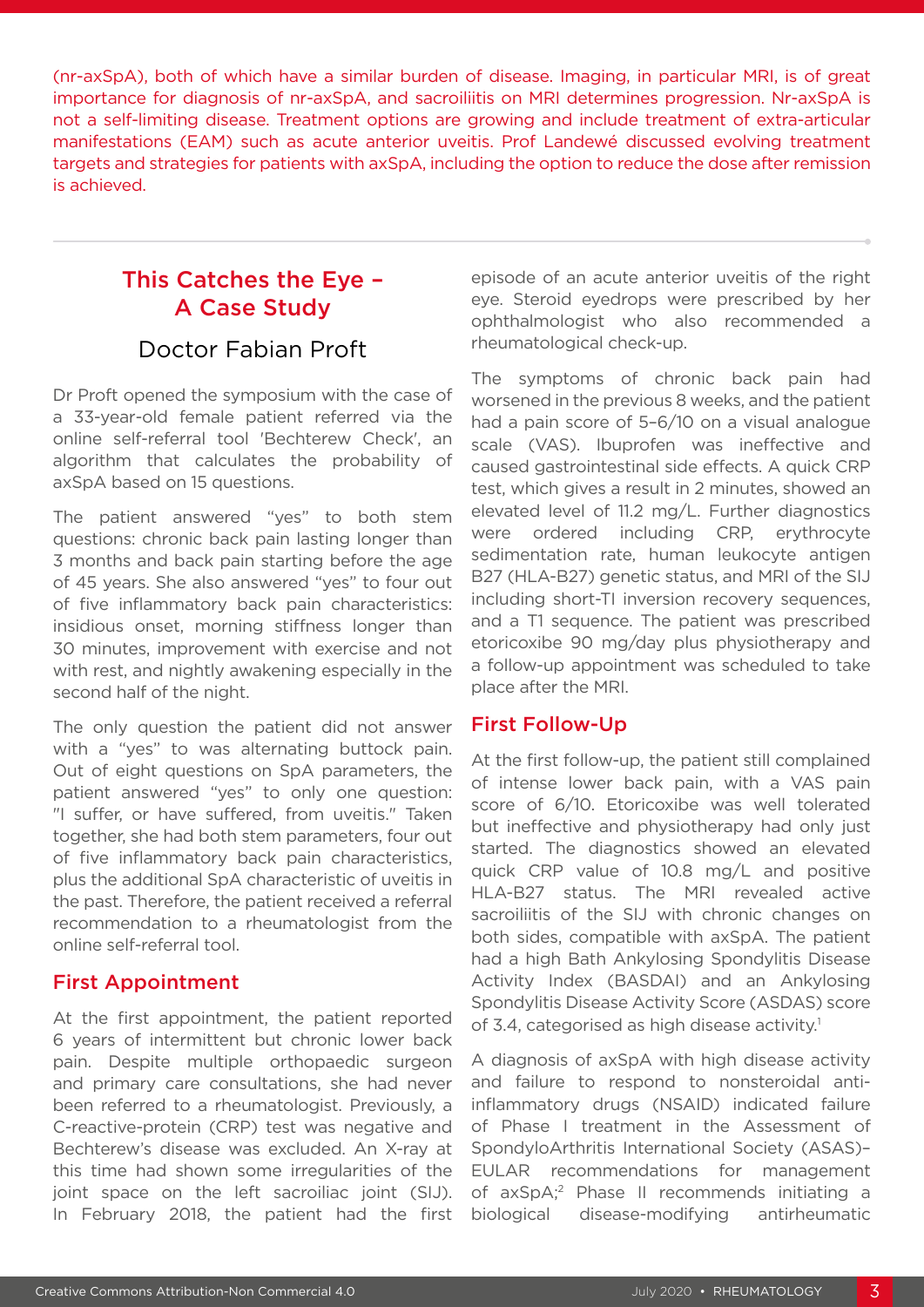drug.2 Treatment options for axSpA are TNF inhibition and IL-17A inhibition.2 For a young female with axSpA complicated by uveitis, the available evidence indicates starting with TNF inhibition therapy and, in particular, a monoclonal anti-TNF antibody.2

#### 12-Week Follow-Up

Disease activity was re-evaluated after 12 weeks of treatment, as recommended by ASAS– EULAR.2 Shortly after the first injection, the patient experienced rapid improvement of lower back pain and morning stiffness, less fatigue, and could reduce the NSAID dosage. The injections were well tolerated with no side effects and there were no new uveitis episodes. The quick CRP value dropped to 4.2 mg/L, VAS improved to 1–2/10, BASDAI was 1.8, and ASDAS was 1.6. The 1.8 fall in the ASDAS score was a clinically important improvement. $3$  The patient was advised to continue TNF inhibition and reduce NSAID intake further if possible.

#### 12-Month Follow-Up

One year after starting anti-TNF inhibition the patient reported no back pain, no stiffness, no new side effects, and no new uveitis episodes. The quick CRP value was very low, at 1.2 mg/L. All subjective assessments such as back pain (VAS: 0–1/10) and BASDAI (0.8) were also very low. This resulted in an ASDAS score of 0.9 and inactive disease.<sup>1</sup>

In summary, this case illustrated that the diagnostic delay in axSpA is still unacceptably long, and female sex is one of the predisposing factors for delay. New referral strategies are needed to improve early diagnosis and treatment initiation. A patient-based referral tool could be used in addition to existing physician-based referral strategies. In axSpA complicated with uveitis, monoclonal TNF antibodies are the treatment of choice. Calculating the ASDAS with the quick CRP value can be an important tool to implement treat-to-target in daily clinical routine.

## Gender-specific Challenges and Approaches in the Management of Axial Spondyloarthritis

#### Doctor Anna Moltó

The challenges for females in axSpA management start with the diagnosis. The first reason is that ankylosing spondylitis (AS)/radiographic SpA has historically been considered a disease of young males. In addition, females tend to present with fewer structural lesions, particularly in the early stages of the disease.<sup>4</sup> Symptoms can be misleading. Fibromyalgia causes widespread pain triggered at particularly tender points, which can be mistaken for points of enthesitis of axSpA and vice versa.5,6 This is a particular challenge in females because fibromyalgia is believed to be much more prevalent than in males. Objective signs, the hallmarks of the disease, can also be misleading in females. In a cohort of 35 healthy females, 77% displayed sacroiliac bone marrow oedema immediately postpartum and 60% fulfilled the ASAS definition of MRI sacroiliitis.<sup>7</sup>

When there is a diagnostic challenge it usually leads to greater diagnostic delay. Research in AS shows that the gap between age of disease onset and age at diagnosis is approximately 5 years in males compared with almost double that in females.8 Another study reported that 41% of females experienced a diagnostic delay of less than 2.3 years, while in 51% of females it was 2.3 years or longer.9

Disease monitoring tools raise further issues in females. Many studies have reported that females score higher on patient-reported outcomes (Table 1). At early stages of the disease, data from the DESIR study showed that females scored higher on all BASDAI questions compared to males, except on duration of morning stiffness, where there was no difference.<sup>10</sup> They also scored higher on the Bath Ankylosing Spondylitis Patient Global Score (BAS-G) and Bath Ankylosing Spondylitis Functional Index (BASFI) scales, and their performance was worse on the short form-36 mental score, short form-36 physical score, Ankylosing Spondylitis Quality of Life Questionnaire (ASQoL), and Health Assessment Questionnaire for the spondyloarthropathies (HAQ-AS) score. The only comparable score between sexes was the CRP-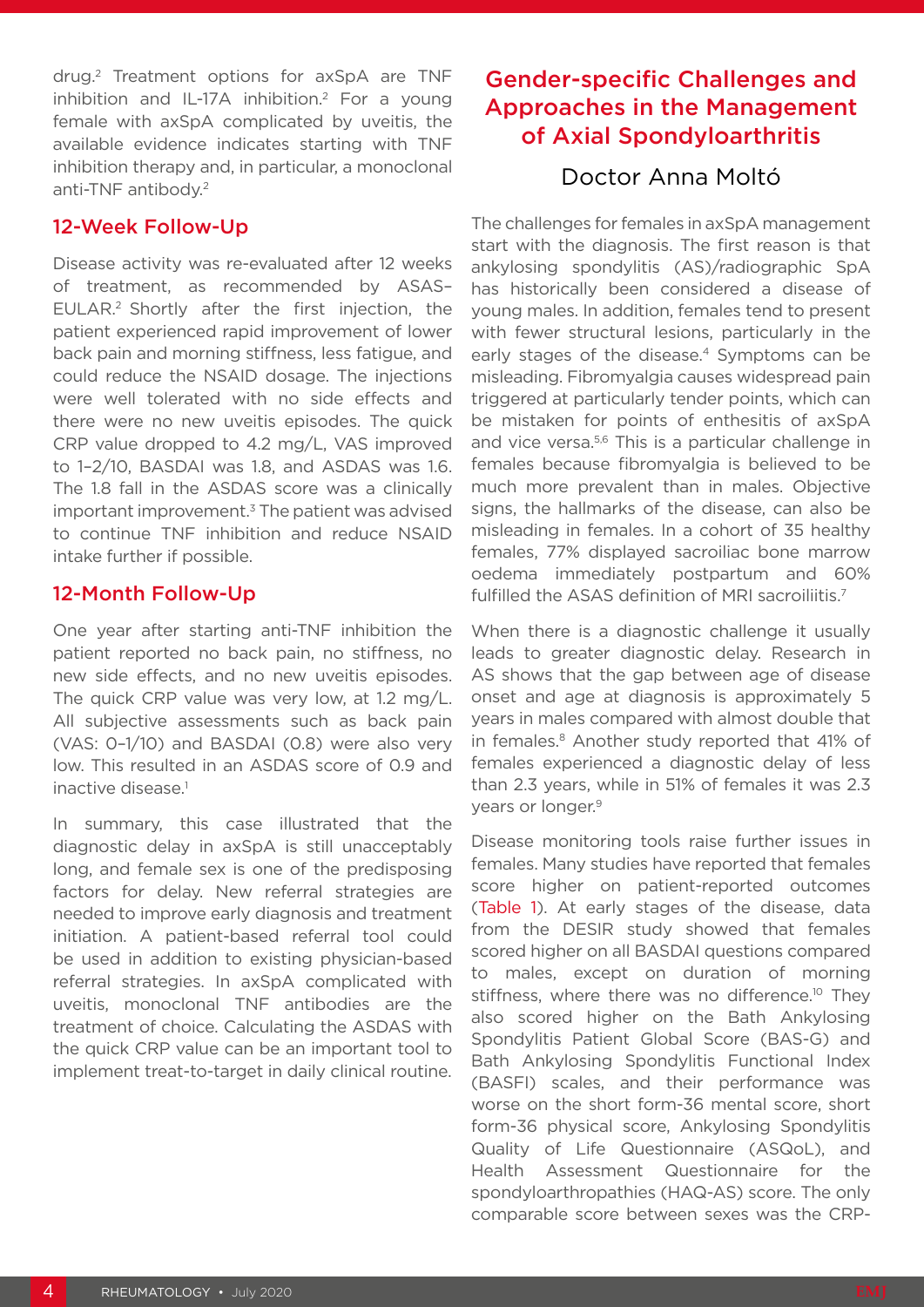based Ankylosing Spondylitis Disease Activity Score (ASDAS-CRP).<sup>10</sup>

Even in longstanding disease, females tend to present with higher patient-reported outcome scores, with the gap between males and females narrowing very late in the disease.<sup>4,11</sup> In both early and longstanding forms, ASDAS is comparable between sexes, potentially because it includes CRP. However, ASDAS is correlated with MRI inflammation in males but not in females.<sup>12</sup>

Even more challenging is assessing disease activity when the patient has both axSpA and fibromyalgia. The PREDICT study demonstrated that patients with comorbid fibromyalgia were much less likely to respond to treatment with a TNF-α blocker.<sup>13</sup> This is a particular issue for females, who have a higher prevalence of comorbid fibromyalgia compared with males.13

Addressing the challenges of axSpA in females is highly relevant, especially because data now show that the sex ratio of disease prevalence is approaching 1:1.4,14 Females have a worse burden of disease compared with males, even in the early stages, despite having less systemic inflammatory lesions. In the DESIR early axSpA cohort, females had higher scores on pain, tender joints, swollen joints, and enthesitis, but lower CRP levels than males.10 There were no differences between sexes in extra-articular involvement, response to NSAID, and HLA-B27 positivity.10

#### Table 1: Females tend to score higher on patient-reported outcomes.<sup>10</sup>

| Mean ± standard deviation            | <b>Males (n=239)</b> | Females (n=236) | p-value   |
|--------------------------------------|----------------------|-----------------|-----------|
| <b>ASDAS-CRP</b>                     | $2.9 + 1.3$          | 3±1.1           | <b>NS</b> |
| <b>BASDAI</b> (0-10)                 | $4.0 \pm 2.0$        | $4.6 \pm 2.0$   | < 0.001   |
| Qu 1: fatigue                        | $5.0 \pm 2.4$        | $6.1 \pm 2.2$   | < 0.001   |
| Qu 2: spinal pain                    | $4.8 \pm 2.5$        | $5.5 \pm 2.5$   | 0.01      |
| Qu 3: peripheral pain/swelling       | $2.3 \pm 2.8$        | $2.9 + 2.7$     | 0.04      |
| Qu 4: enthesitis                     | $3.4 + 3.0$          | $4.2 \pm 2.9$   | < 0.01    |
| Qu 5: intensity of morning stiffness | $4.7 \pm 2.8$        | $5.2 \pm 2.7$   | 0.05      |
| Qu 6: duration of morning stiffness  | $3.7 + 2.6$          | $3.9 + 2.8$     | <b>NS</b> |
| BAS-G (0-10)                         | $4.5 \pm 2.6$        | $5.2 \pm 2.6$   | < 0.01    |
| <b>BASFI (0-10)</b>                  | $2.7 + 2.1$          | $3.3 \pm 2.3$   | < 0.01    |
| SF-36 mental score                   | $56.2 \pm 23.5$      | 48.8±22.1       | < 0.001   |
| SF-36 physical score                 | $55.2 \pm 22.4$      | 48.1±20.8       | < 0.001   |
| <b>HAQ-AS</b>                        | $0.47{\pm}0.4$       | $0.6 + 0.4$     | < 0.001   |
| <b>ASQoL</b>                         | 8.0±5.0              | $10.2 \pm 4.8$  | < 0.001   |

Prospective multicentre French cohort of patients with early inflammatory back pain suggestive of spondyloarthritis and fulfilling the Assessment of SpondyloArthritis international Society (ASAS) classification criteria for axial spondyloarthritis.10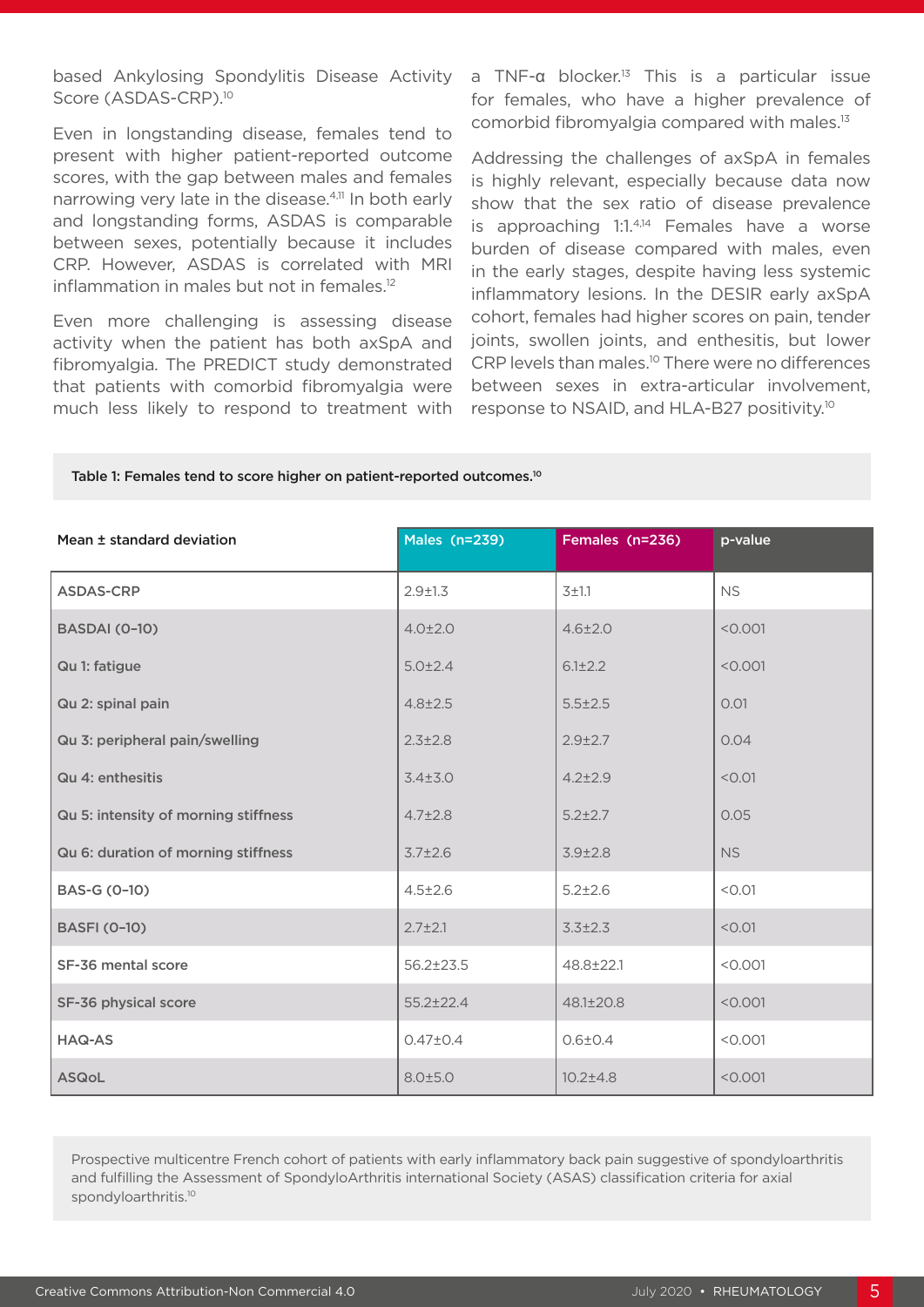Female sex is prediction of a poor prognosis over time regarding the burden of the disease. Data from the DESIR cohort were used to determine trajectories of disease activity based on ASDAS over time.<sup>15</sup> Five groups of patients were identified: 1) persistent very high disease activity; 2) persistent high disease activity; 3) changing from very high disease activity to inactive disease; 4) persistent inactive disease; and 5) persistent moderate disease activity.15 The proportion of females was much higher in the high disease activity categories. Being male was significantly associated with improvement to inactive disease, and persistently inactive disease.

The higher burden of disease in females has concrete consequences. Females have higher absenteeism, presenteeism, overall work impairment, and overall activity impairment compared with men.16 In the DESIR cohort, female sex was associated with almost twice the likelihood of an unfavourable functional outcome after 2 years.<sup>17</sup> There is inconclusive evidence to explain why females have a higher burden of disease. Some argue that females have reduced access to biologics because of lower CRP values and less inflammatory lesions. When given biologics, females do respond, with corresponding lowering of the BASDAI score.16 In summary, diagnosing and monitoring disease activity in females with axSpA is a challenge. These issues are relevant because females now comprise almost one-half of patients with axSpA with a burden of disease at least comparable with that of males.

### Continued Evolution of the Concept of axSpA

#### Professor Martin Rudwaleit

The modern concept of SpA is split into peripheral and axial disease; axSpA encompasses r-axSpA (formerly AS) and nr-axSpA.18 Nr-axSpA is defined by the absence of definite radiographic sacroiliitis on an X-ray.<sup>19</sup> MRI helps make an early diagnosis because it can show active inflammation of the SIJ when an X-ray appears normal.<sup>19</sup> However, every spot of bone marrow oedema on MRI does not reflect sacroiliitis. Small spots of bone marrow oedema have been described in athletes,<sup>20</sup> cleaners,<sup>21</sup> and soldiers,<sup>22</sup> likely a result of mechanical stress. MRI investigations of the spine in healthy people in northern Germany found small bone marrow oedema lesions at the vertebral corners in 27.5% and fatty lesions in 81.4%.<sup>23</sup> In axSpA, bone marrow oedema and fatty lesions are usually larger or more frequent.

The definition of sacroiliitis on MRI previously focussed on bone marrow oedema but data have since shown that the combination of bone marrow oedema and structural lesions is associated with higher confidence in the diagnosis.19,24,25 Sacroiliitis on MRI may be a disease-defining feature. Data from the ASAS and DESIR cohorts show that only patients with a positive MRI progress from nr-axSpA to r-axSpA, regardless of whether they have elevated CRP.26

Approximately 10–40% of patients progress from nr-axSpA to r-axSpA after a period of 2–10 years.27 Spinal progression occurs almost exclusively in patients with r-axSpA.<sup>28</sup> Radiographic sacroiliitis is a requirement for developing syndesmophytes.<sup>28</sup> Patients with syndesmophytes in the spine at baseline are more prone to progress further compared to those without.28 Regarding symptoms and disease manifestations, studies show a male predominance in r-axSpA compared with nraxSpA.29 In addition, a higher proportion of patients with elevated CRP is consistently seen in r-axSpA compared with nr-axSpA.<sup>29</sup> In contrast, there is no consistent difference between r-axSpA and nr-axSpA in subjective symptoms, i.e., pain, morning stiffness, fatigue, and quality of life. $29$  indicating the need to treat patients with nr-axSpA.

The landmark 52-week, placebo-controlled C-axSpAnd trial showed that certolizumab pegol was highly effective in treating active nr-axSpA.30 It also demonstrated that nr-axSpA is not a selflimiting disease.<sup>30</sup> ASDAS major improvement at Week 52, the primary outcome, was achieved by 47% of patients treated with certolizumab pegol compared with 7% of patients treated with placebo.<sup>30</sup> All patients received nonbiologic background medication.30 Patients with active disease who did not respond to treatment could escape to open-label treatment with certolizumab after Week 12; this occurred in 61% of the placebo arm compared to 13% of the certolizumab arm.30 A similar study design was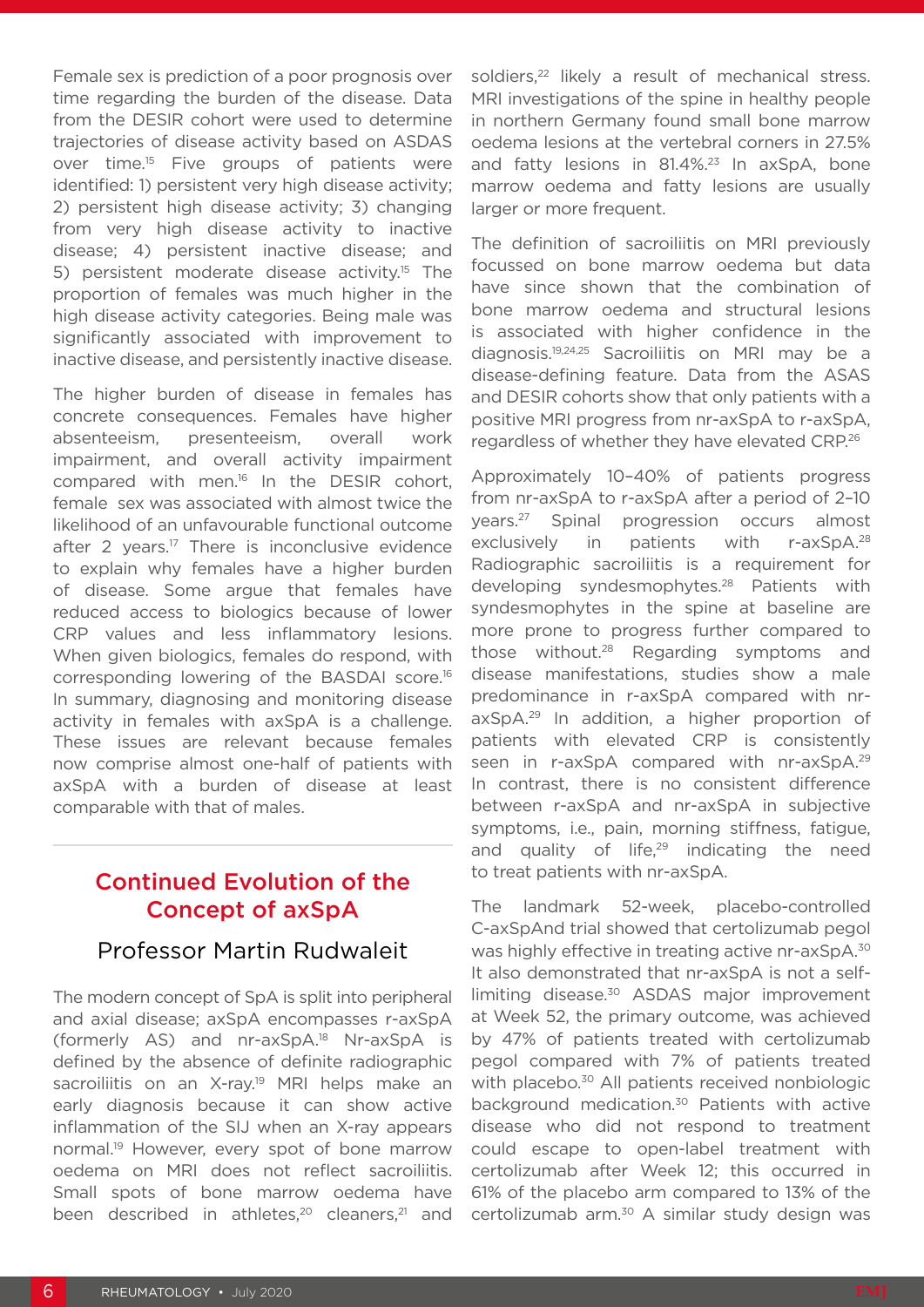used to investigate ixekizumab, an anti-IL-17 agent, in patients with active nr-axSpA.<sup>31</sup> The ASAS40 response at Week 52 was significantly higher in patients taking ixekizumab compared with placebo.<sup>31</sup> In this study, it is unclear why a similar proportion of patients chose the option of early escape in the placebo (59%) versus ixekizumab (around 40%) groups.<sup>31</sup>

Patients with r-axSpA and nr-axSpA share a similar clinical presentation except for peripheral involvement, which is more prevalent among nr-axSpA. However, this latter finding should be interpreted with caution, since peripheral manifestations might have allowed the classification of nr-axSpA in the absence of positive radiographic sacroiliitis, creating an artificial increased prevalence of such feature among this group.32 The prevalence of uveitis in SpA increases with disease duration; in longstanding SpA, more than 40% of patients have experienced at least one flare of uveitis.<sup>33</sup> It has also been shown that uveitis is strongly associated with HLA-B27.33

Anterior uveitis in axSpA usually has an acute onset and affects one eye at a time.<sup>34</sup> There is often spontaneous remission but recurrences do occur and may cause glaucoma, cataracts, or vision loss.35 Local eye drops (glucocorticoids) are very effective but in patients with more complicated causes of uveitis, or with many recurrences, there is limited efficacy of other treatments such as NSAID, sulfasalazine, or methotrexate.

A pooled analysis of data from placebo-controlled trials showed that TNF inhibition significantly reduced the frequency of acute anterior uveitis flares compared with placebo-treated patients.<sup>36</sup> An open-label trial in patients with active AS demonstrated that the incidence of uveitis was reduced by 50% during treatment with adalimumab in all patients, with a similar degree of reduction in patients with a history of uveitis.<sup>37</sup> The impact was even stronger in patients who had at least one uveitis flare in the last year.<sup>37</sup>

In the ongoing C-VIEW study, patients with uveitis and active axSpA received openlabel treatment with certolizumab pegol.<sup>38</sup> A prespecified interim analysis after 48 weeks of treatment found that the mean number of uveitis flares was reduced from 1.3 to 0.2 and the incidence of flares was reduced from 146.6 per 100 patient-years to 18.7 per 100 patient-years.<sup>38</sup> This represents an 87% reduction in uveitis during treatment with certolizumab pegol.<sup>38</sup>

In summary, the modern concept of axSpA includes nr-axSpA and r-axSpA, which have a similar burden of disease. Imaging, in particular MRI, is of great importance for diagnosis of nr-axSpA and sacroiliitis on MRI determines progression. Nr-axSpA is not a self-limiting disease; treatment options are growing, and these include treatment of EAM such as anterior uveitis.

## Evolving Treatment Targets and Strategies

### Professor Robert Landewé

SpA encompasses heterogeneous inflammatory diseases with overlapping clinical features (Figure 1).<sup>39-43</sup> Patients may develop predominantly axial or peripheral involvement; however, axial symptoms may also present in psoriatic arthritis and peripheral symptoms in axSpA.<sup>39-43</sup> Pain is a hallmark of SpA but is often nonspecific. Chronic widespread pain affects 50% of patients and is more pronounced in females.<sup>44</sup> Lower pain tolerance, also more common in females, is associated with worse disease activity, fatigue, and reduced spinal mobility.44 More specific indicators of axSpA are EAM including uveitis, psoriasis, inflammatory bowel disease, and nail disease, 39,45,46 and peripheral articular manifestations such as peripheral arthritis, enthesitis, and dactylitis.39,45

Some signs and symptoms of SpA are directly a result of active inflammation, for example inflammatory back pain or raised CRP, but many symptoms are instead associated with chronic disease, such as chronic widespread pain, fatigue, general malaise, and depression. There is also accrual of radiographic damage in axSpA, i.e., syndesmophytes in the spine. Regardless of their origin, symptoms may lead to job loss, impaired physical function, anxiety, and depression.

Given the variety of symptoms and signs with inflammatory and noninflammatory causes, there is no single treatment for all patients with axSpA. Only some aspects of axSpA are influenced by drug treatment and an important question is: "should we start drugs as early as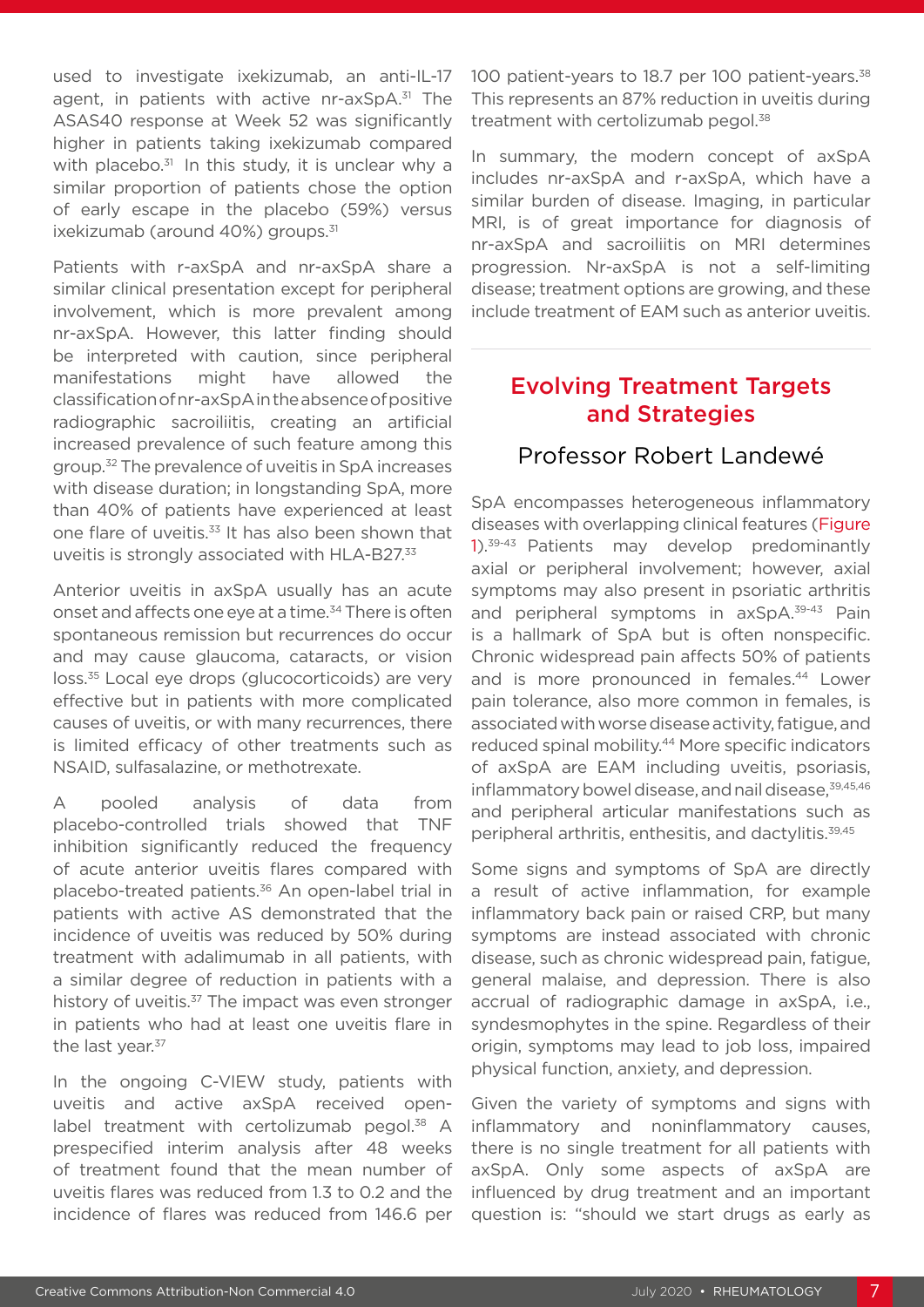possible?" The potential role of early abrogation of inflammation in axSpA with reference to new bone formation has been amply discussed. The natural course of a fluctuating disease and continuous progressions of fatty lesions and new bone formation has been compared with hypothetical cases of late abrogation versus early abrogation.<sup>47</sup> It has been hypothesised that early abrogation of inflammation leads to a lower likelihood of bone formation and thus a better outcome.<sup>47</sup> However, there is no evidence to support the hypothesis and the "early is always better" axiom rests on strong beliefs but sparse data. It is important to be aware of overdiagnosis or misdiagnosis of axSpA. Escalating costs are another potential concern when starting earlier with more expensive drugs, and global inequity of access to drugs for patients should not be forgotten.

Regarding overdiagnosis of axSpA, an analysis in patients with early onset chronic back pain (SPACE) or inflammatory back pain (DESIR) demonstrated that up to 50% had SpA-like disease.<sup>48</sup> In other words, they had

symptoms of axSpA but few signs of chronic inflammation,48 meaning there was no indication for anti-inflammatory therapy. More than 50% of patients enrolled in DESIR had "SpA at risk" at most, and none of them developed true axSpA during a period of more than 5 years. $48$  It may be concluded that "SpA at risk" should not be treated with expensive biological diseasemodifying antirheumatic drugs; these drugs cannot be expected to work because there is no sign of inflammation.

In a patient recently diagnosed with SpA, drug treatment should start with NSAID, which are widely available, cheap, provide symptom relief in more than 70% of patients with real axSpA, and are tolerated relatively well. It is also possible, but the evidence is inconclusive, that NSAID inhibit radiographic progression. Biologics are an asset for patients with axSpA with obvious inflammatory symptoms, despite treatment with NSAID. The current thought is that they likely have some positive effect on bone formation but, again, the evidence is inconclusive.



#### Figure 1: Spondyloarthritis encompasses heterogeneous inflammatory diseases with overlapping clinical features.39-43

Patients may develop predominantly axial or peripheral involvement; however, axial symptoms may also present in PsA and peripheral symptoms in axSpA.

AS: ankylosing spondylitis; IBD: inflammatory bowel disease; nr-axSpA: nonradiographic axial spondyloarthritis; PsA: psoriatic arthritis; r-axSpA: radiographic axial spondyloarthritis; SpA: spondyloarthritis.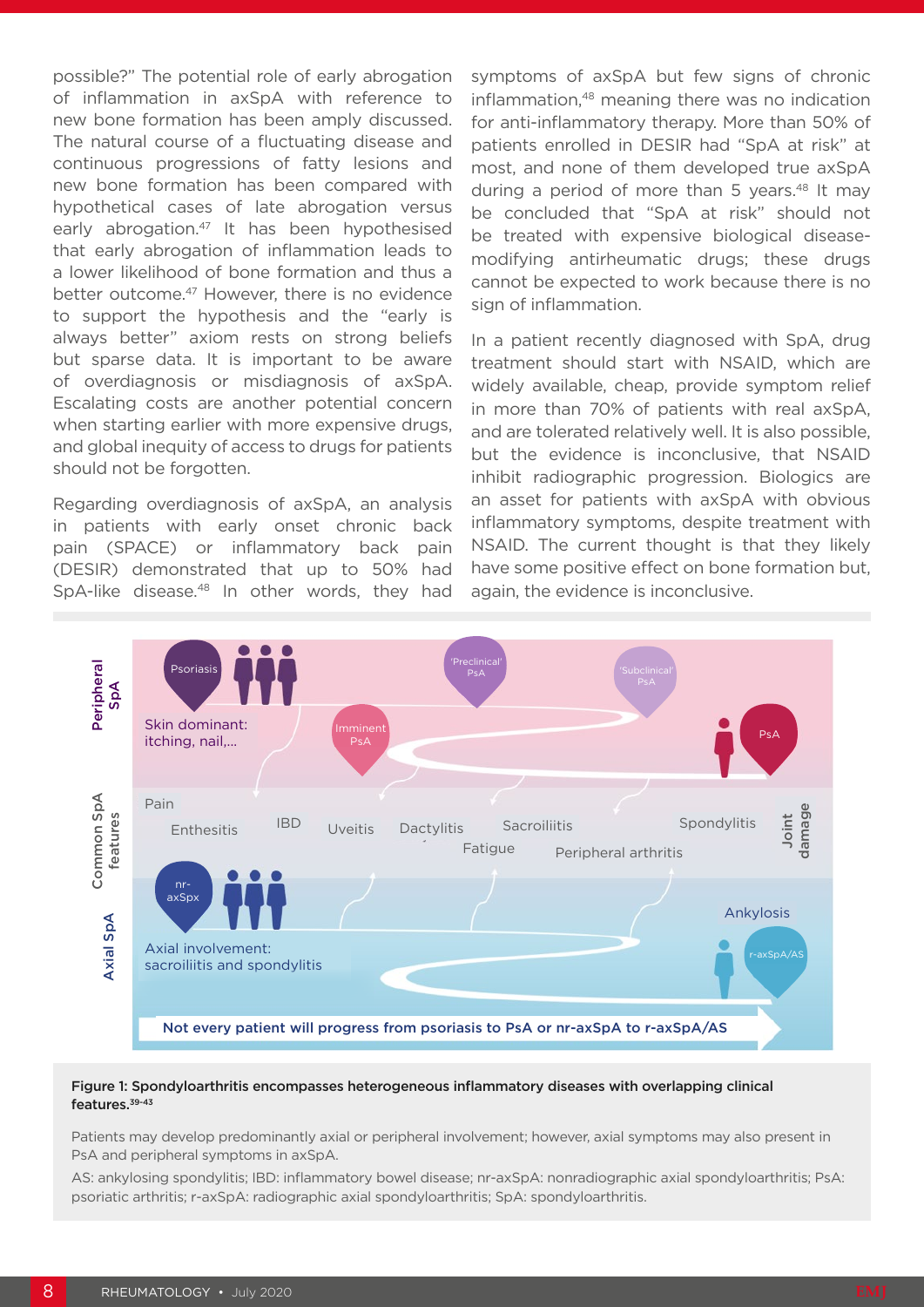Another heavily disputed topic in axSpA is treatto-target, which refers to choosing a target, usually remission or low disease activity, and intensifying treatment while the target has not been reached. An international expert consensus notes that this concept should be investigated further and recommends ASDAS as the clinical measure.49

Treat-to-target is also an axiom: it may work in axSpA but there is no proof. As with the "early is always better" axiom, the idea is based on strong beliefs but data to support the concept are sparse. There is the potential for overdiagnosis with the result that treatment is ineffective. Economic burden can result from medication switches and inequity in access to drugs remains an issue. Treat-to-target should only be pursued if there is certainty about the diagnosis of axSpA and only if there is inflammation that can potentially be suppressed. Treat-to-target is never a licence to start biologic drugs or JAK inhibitors.

In patients with axSpA who truly need TNF inhibitors, drug costs could be lowered by considering a reduced dose. In the C-OPTIMISE trial of patients with axSpA, remission was induced with the full dose of certolizumab pegol for a period of 48 weeks.<sup>50</sup> Patients were then randomised to unchanged continuation of certolizumab pegol, complete withdrawal of certolizumab pegol, or a 50% dose reduction for a further 48 weeks.<sup>50</sup> Patients in the placebo group relapsed.50 Patients on the full dose of certolizumab pegol continued to do well, and those on the half dose did equally well, with low rates of flares in both groups (4-weekly dose is not approved in the European Union [EU] ).<sup>50</sup>

In summary, most research in axSpA aims to treat inflammation with specific therapies but many patients have a high burden of symptoms with little inflammation. Some patients diagnosed with SpA actually have "SpA-like disease" and rheumatologists should be aware of two unproven beliefs, namely, "early is always better" and "treat-to-target." Dose reduction may be an option after remission.

#### References

- Machado P et al. Ankylosing Spondylitis Disease Activity Score (ASDAS): 2018 update of the nomenclature for disease activity states. Ann Rheum Dis. 2018;77(10):1539-40.
- 2. van der Heijde D et al. 2016 update of the ASAS-EULAR management recommendations for axial spondyloarthritis. Ann Rheum Dis. 2017;76(6):978-91.
- 3. Machado P et al. Ankylosing Spondylitis Disease Activity Score (ASDAS): defining cut-off values for disease activity states and improvement scores. Ann Rheum Dis. 2011;70(1):47-53.
- 4. Feldtkeller E et al. Scientific contributions of ankylosing spondylitis patient advocacy groups. Curr Opin Rheumatol. 2000;12(4):239-47.
- 5. Wolfe F et al. The American College of Rheumatology 1990 criteria for the classification of fibromyalgia. report of the multicenter criteria committee. Arthritis Rheum. 1990;33(2):160-72.
- 6. Heuft-Dorenbosch L et al. Assessment of enthesitis in ankylosing spondylitis. Ann Rheum

Dis. 2003;62(2):127-32.

- 7. Renson T et al. High prevalence of spondyloarthritis-like MRI lesions in postpartum women: a prospective analysis in relation to maternal, child and birth characteristics. Ann Rheum Dis. 2020;79(7):929-34.
- 8. van der Linden SM et al. The risk of developing ankylosing spondylitis in HLA-B27 positive individuals. A comparison of relatives of spondylitis patients with the general population. Arthritis Rheum. 1984;27(3):241-9.
- 9. Redeker I et al. Determinants of diagnostic delay in axial spondyloarthritis: an analysis based on linked claims and patient-reported survey data. Rheumatology (Oxford). 2019;58(9):1634-8.
- 10. Tournadre A et al. Differences between women and men with recent-onset axial spondyloarthritis: results from a prospective multicenter French cohort. Arthritis Care Res (Hoboken). 2013;65(9):1482-9.
- 11. Webers C et al. Gender-attributable differences in outcome of ankylosing spondylitis: long-term results from the outcome in ankylosing spondylitis international study. Rheumatology

(Oxford). 2016;55(3):419-28.

- 12. Navarro-Compán V et al. In patients with axial spondyloarthritis, inflammation on MRI of the spine is longitudinally related to disease activity only in men: 2 years of the axial spondyloarthritis DESIR cohort. Ann Rheum Dis. 2018;77(3):470-2.
- 13. Moltó A et al. Evaluation of the impact of concomitant fibromyalgia on TNF alpha blockers' effectiveness in axial spondyloarthritis: results of a prospective, multicentre study. Ann Rheum Dis. 2018;77(4):533-40.
- 14. Feldtkeller E. [Reduction of spondyloarthritis pain after a long period of illness favors male patients]. Akt Rheumatol. 1998;23(6):176-81. (In German).
- 15. Molto A et al. Disease activity trajectories in early axial spondyloarthritis: results from the DESIR cohort. Ann Rheum Dis. 2017;76(6):1036-41.
- 16. Ibáñez Vodnizza SE et al. Patients with axial spondyloarthritis report significant differences between men and women and high impact of the disease: large websurvey analysis. Joint Bone Spine. 2020;87(4):315-9.